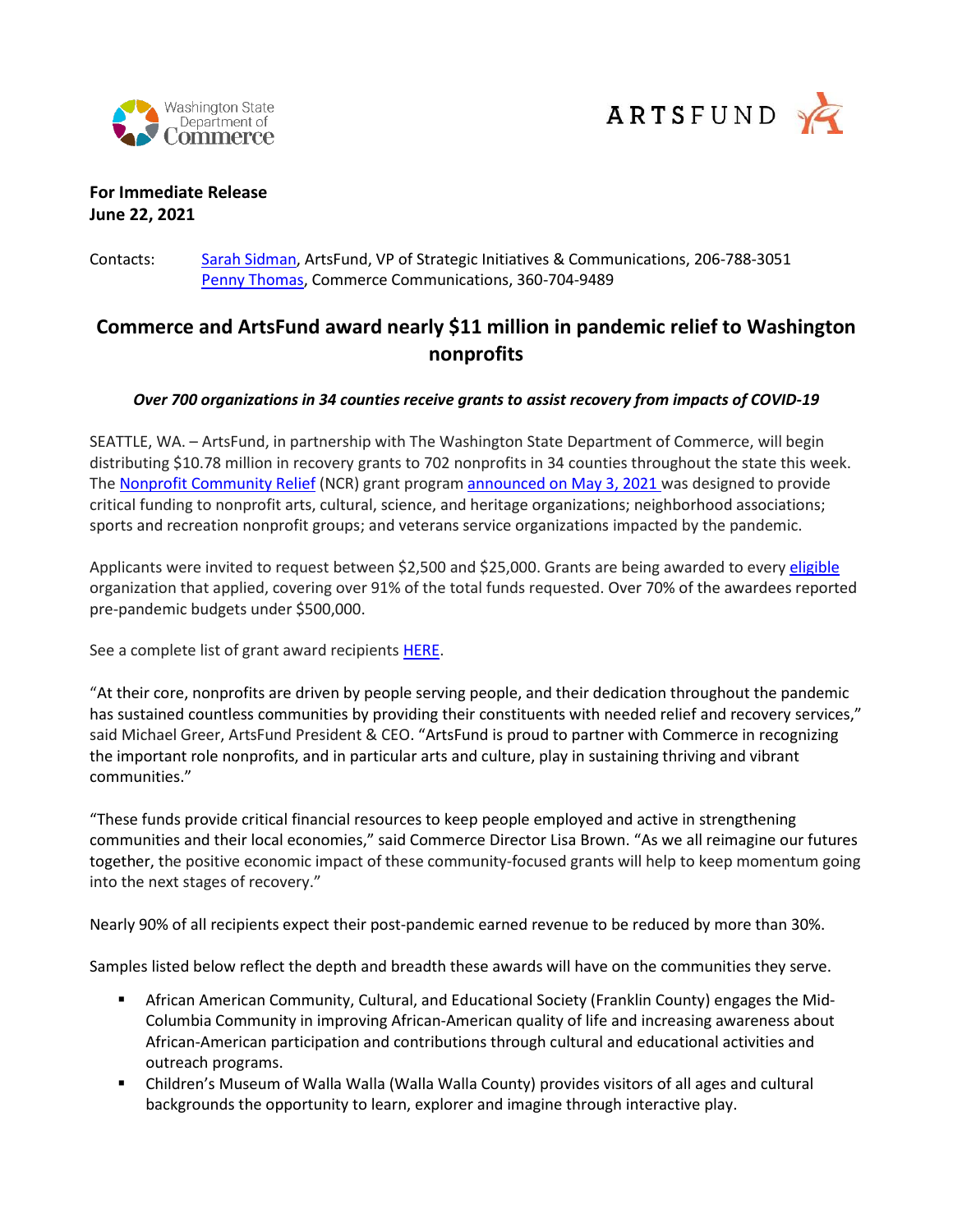- Deaf Spotlight (King County) inspires and showcases Deaf Culture and Sign Languages through the arts.
- **■** Delridge Neighborhoods Development Association (King County) integrates Art, Nature, and Neighborhood to build and sustain a dynamic Delridge.
- Feminist Karate Union (King County) offers low-cost, high quality of karate training to people who are victimized disproportionately, including people who identify as female, children, and those who are discriminated against for reasons of gender identity.
- Haida Roots (King County) preserves the endangered Haida language, connects community members living in the Seattle area to the Haida culture and language, and supports the creative evolution of new indigenous music, art, and books.
- Hazel Dell Little League (Clark County) teaches fundamentals of baseball in a fun, skills-based environment enabling players to enjoy the baseball experience and develop physical fitness, selfconfidence, discipline, and good sportsmanship, qualities to carry into their future life experiences.
- Mi Centro (Pierce County) cultivates the advancement of the Latino and Indigenous communities by providing social services and educational programming while honoring heritage and culture through the arts.
- Parasport Spokane (Spokane County) provides training, recreational, and competitive opportunities for youth and adults with physical disabilities.
- Puget Soundworks (King County) provides an inclusive singing community where all people's voices are heard; a community that is LGBTQ-friendly and open to all genders -- especially transgender and nonbinary singers; a community for coming together to make beautiful music and lift up marginalized voices in the pursuit of social justice.
- **EXECT** Service Peace Warriors (Franklin County) places service animals with Veterans coming home with warrelated PTSD and other disabilities.
- Windhaven Therapeutic Riding (Clark County) promotes healing of Active duty, Reserves and Veterans suffering from the effects of Post-Traumatic Stress Disorder (PTSD), Traumatic Brain Injury (TBI) and other service-related injuries.
- 206 Zulu (King County) provides accessible spaces while serving communities through the upliftment, preservation, and celebration of Hip Hop culture.

Grant funds may be used to cover expenses that were incurred between March 1, 2020 and June 30, 2021 due to financial hardship caused by the COVID-19 pandemic. Grant recipients cite the top uses for funding, in order of priority, include staff salaries, programming, rent/mortgage, and reopening education and awareness communications.

###

#### About ArtsFund:

ArtsFund supports the arts through leadership, advocacy, and grant making in order to build a healthy, equitable, and creative Washington. Founded in 1969, the Seattle-based nonprofit has been building community through the arts for over 51 years. ArtsFund was originally founded to bring corporate and civic leaders together to help establish and sustain our region's arts and cultural institutions. Over its granting history, ArtsFund has supported over 650 arts organizations with nearly \$100 million in grants, and provided valuable leadership and advocacy. Learn more at [www.artsfund.org.](http://www.artsfund.org/)

### About Commerce:

Commerce works with local governments, businesses, community-based organizations and tribes to strengthen communities. The department's diverse portfolio of more than 100 programs and effective public and private partnerships promote sustainable community and economic development to help all